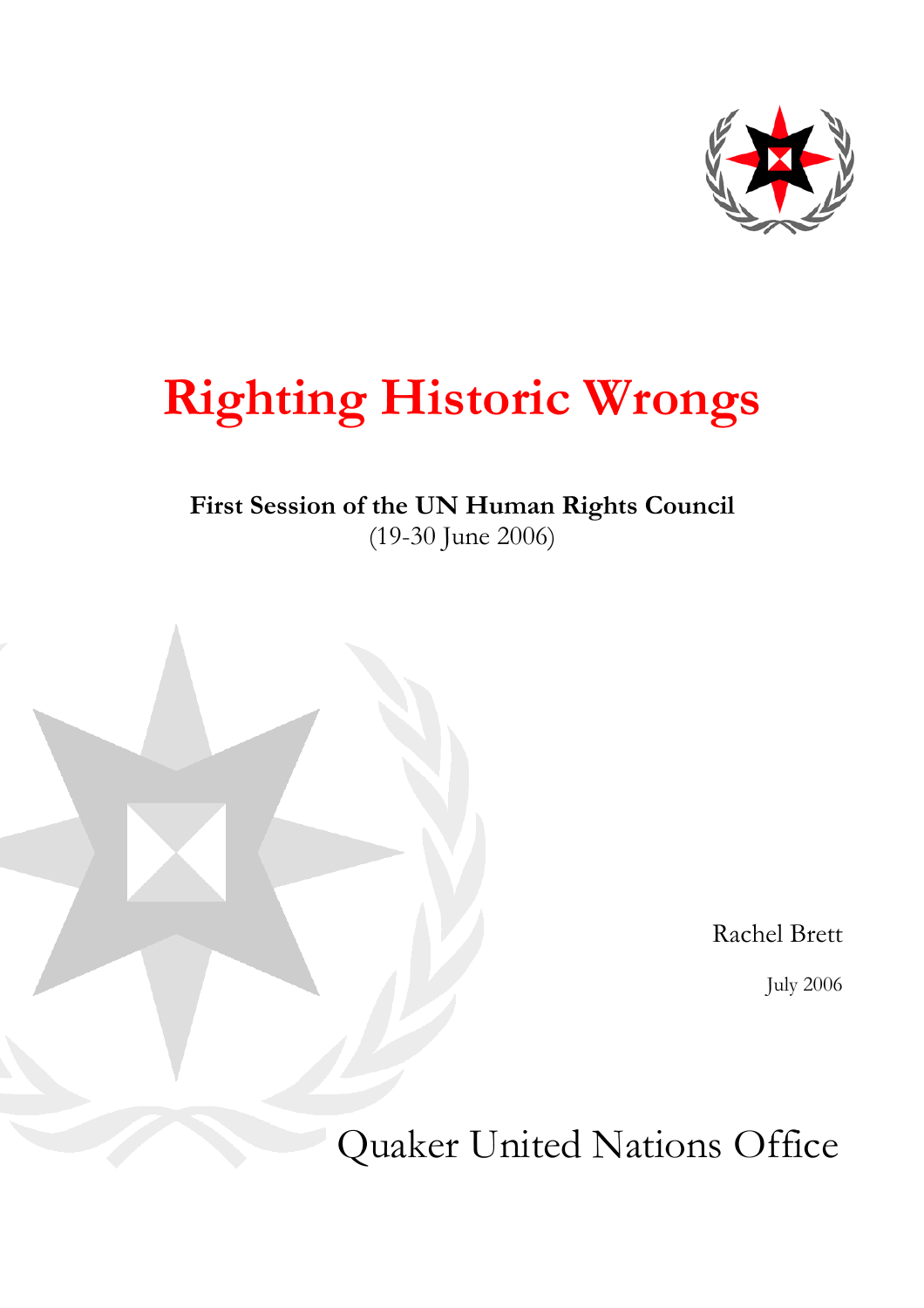#### **The Quaker United Nations Office**

The Quaker United Nations Offices located in Geneva and New York represent Friends World Committee for Consultation (Quakers), an international non-governmental organisation with General Consultative Status at the United Nations.

The Quaker United Nations Offices work to promote the peace and justice concerns of Friends (Quakers) from around the world at the United Nations and other global institutions. They are supported by the American Friends Service Committee, Britain Yearly Meeting, the worldwide community of Friends, and other groups and individuals.

#### **Further Information**

For a thorough exploration of the issues arising from the transfer from Commission on Human Rights to Human Rights Council please see:

*A New Chapter for Human Rights,* International Service for Human Rights and Friedrich-Ebert-Stiftung, 2006

This publication and regular updates on the development of the Human Rights Council can be found at: www.ishr.ch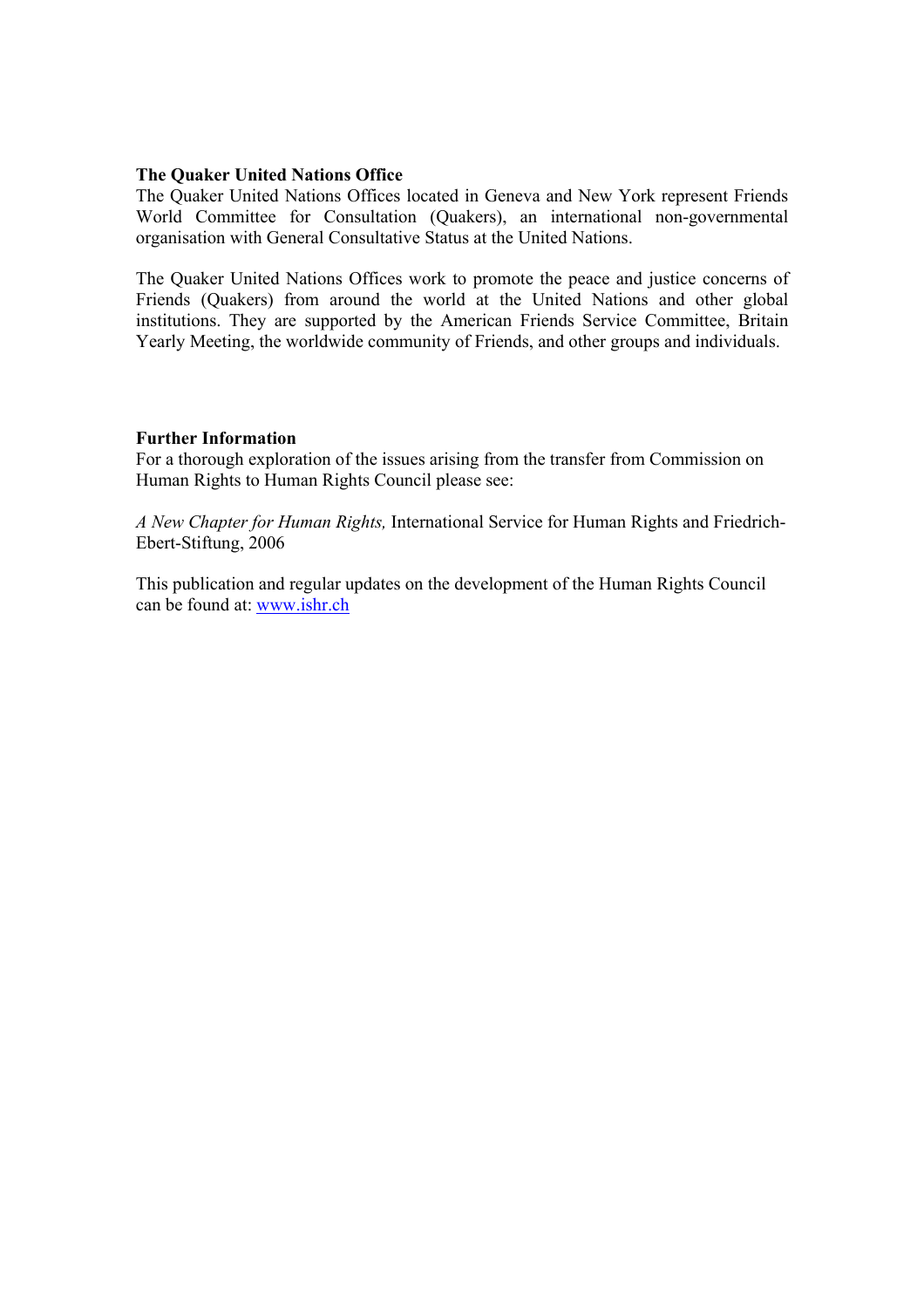### **Righting Historic Wrongs**

#### **First Session of the UN Human Rights Council (19-30 June 2006)**

**Introduction:** 'Historic' was, inevitably, the word on everyone's lips as the UN Human Rights Council started its first session. From the opening by the President of the UN General Assembly, Jan Eliasson - under whose firm guidance the resolution on the Council was adopted - and UN Secretary-General Kofi Annan and throughout the High Level Segment that followed.

The Human Rights Council is the inter-governmental body created by the UN General Assembly Summit Outcome Document and Resolution 60/251 to replace the Commission on Human Rights. It has 47 members<sup>1</sup> divided amongst the UN's five regional groups with Africa and Asia each having 13 seats, Latin American and the Caribbean 8 seats, the Western Group 7 seats, and the Central and Eastern European Group 6 seats.

The Council elected as its President the Mexican Ambassador Luis Alfonso de Alba, and decided to have four Vice-Presidents one of whom would also act as Rapporteur.<sup>2</sup>

**High Level Segment:** Most of the speeches in the High Level Segment rather better than those heard at previous sessions of the Commission on Human Rights, while a small number were outstanding. The Minister of Foreign Affairs of Ghana (the State elected to the Council with the highest number of votes) stated their commitment to democratic accountability, respect for human rights and the rule of law combined with a refreshingly honest acknowledgement of "long periods of authoritarian, military rule in the years after independence, which were characterised by widespread violations … senseless killings of innocent persons, unexplained disappearances, mass detentions, and arbitrary seizures of private properties".<sup>3</sup> A similar commitment based on experience of past human rights violations was expressed by Chile, but Mrs Paulina Veloso (Minister of the Presidency) went on to testify to the importance of the Special Procedures of the former Commission on Human Rights – in particular the Special Rapporteur on Chile and the Working Group on

<sup>&</sup>lt;sup>1</sup> The initial members are: Algeria, Argentina, Azerbaijan, Bahrain, Bangladesh, Brazil, Cameroon, Canada, China, Cuba, Czech Republic, Djibouti, Ecuador, Finland, France, Gabon, Germany, Ghana, Guatemala, India, Indonesia, Japan, Jordan, Malaysia, Mali, Mauritius, Mexico, Morocco, Netherlands, Nigeria, Pakistan, Peru, Philippines, Poland, Republic of Korea, Romania, Russian Federation, Saudi Arabia, Senegal, South Africa, Sri Lanka, Switzerland, Tunisia, Ukraine, UK, Uruguay and Zambia. Onethird of the membership is elected every year by an absolute majority of the UN General Assembly (not just those present and voting), with a limit of two consecutive three-year terms for any State. The initial members have staggered terms in order to ensure an orderly rotation in the future.

<sup>&</sup>lt;sup>2</sup> Vice-Presidents: Ambassadors Tomáš Husák (Czech Republic), Mohammed Loulichki (Morocco), Blaise Godet (Switzerland) and Musa Burayzat (Jordan), the latter also being Rapporteur. The Presidency will rotate around the five UN regional groups in the following order: Central and Eastern Europe, Africa, Western European and Other Group, Asian Group, and then back to Latin American and Caribbean.

<sup>&</sup>lt;sup>3</sup> Statement by the Minister for Foreign Affairs of the Republic of Ghana, Nana Akufo-Addo, MP, to the High Level Segment of the First Session of the Human Rights Council, Monday 19th June 2006, Geneva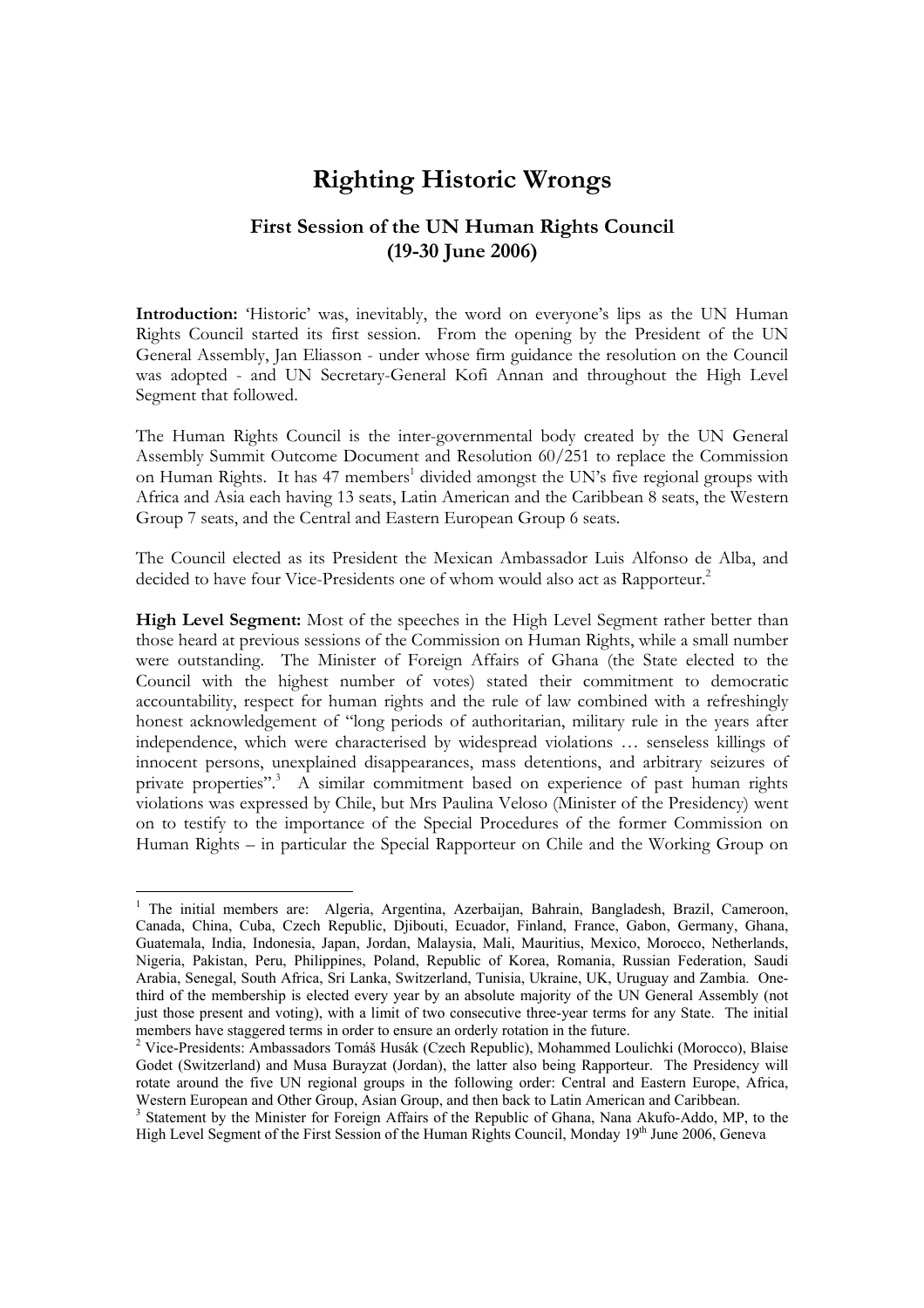Disappearances – from her personal experience faced with the disappearance of her husband:

"Although their action did not lead to any practical result in this case, the effort of the Commission to claim the rights of the disappeared, together with the condemnation on behalf of the international community produced a dissuasive impact which may have limited the number of disappearances. At those moments of loneliness and anxiety, the care of the Commission was a great support to me, which gave me the strength to keep confidence in people, in human rights and in the community that defends them."4

A welcome innovation was the opportunity for some speakers from 'civil society', chosen by non-governmental organisations (NGOs): Arnold Tsungu (Zimbabwe Lawyers for Human Rights), Nataša Kandiċ (Humanitarian Law Centre, Belgrade), Sunila Abeyesekera (Inform, Sri Lanka) and Marta Ocampo de Vásquez (Mothers of Plaza de Mayo, Argentina). These human rights defenders bore witness to the reality of human rights violations faced by many people. Following this, at the President's proposal, the Council observed a minute of silence in honour of the victims of all forms of violations of human rights in all regions of the world. NGOs also participated in all other aspects of the Council's work including the interactive dialogues and consultations.

**Convention on Disappearances:** The experience of the Mothers of Plaza de Mayo was a *leitmotif* of the whole session because of the subsequent adoption, by acclamation, of the text of the International Convention for the Protection of All Persons from Enforced Disappearances, in the presence of the Foreign Minister of Argentina,<sup>5</sup> thus 'righting' the legal deficit, the historic injustice and denigration of the Mothers (the 'Mad Women' as they were designated at the time), and paying tribute to the persistence of the mothers and families of the disappeared in their quest for accountability and to deter further disappearances. Anyone who doubts the continuing importance of this Convention<sup>6</sup> only has to read its total prohibition in all circumstances without any exceptions on arrest, detention, abduction or any other form of deprivation of liberty followed by refusal to acknowledge or concealment of the fate of the person. Historical also that this Convention was adopted by the *first resolution* (2006/1) of the Council given that the first country special procedure of the Commission on Human Rights (as noted by the Chilean Minister) was on Chile, and the first thematic procedure was the Working Group on Disappearances – set up specifically because of the then situation in Argentina.

**Declaration on the Rights of Indigenous Peoples:** The Human Rights Council righted another historic wrong when it adopted (2006/2) the draft Declaration negotiated between governments and representatives of indigenous peoples over the last 11 years. Although 500 years have elapsed since the Conquistadores Cortez and Pizarro led their incursions which did such damage to the indigenous peoples of the 'New World', this was the first UN human

<sup>&</sup>lt;sup>4</sup> Statement by Mrs Paulina Veloso, Minister of the Presidency of Chile, at the High Level Segment of the First session of the Human Rights Council, Geneva, 19 June 2006

<sup>5</sup> Argentina's abstention on the Indigenous Declaration was less impressive.

<sup>&</sup>lt;sup>6</sup> The draft Convention has to be adopted by the UN General Assembly and then gain the requisite number of ratifications before it can enter into force.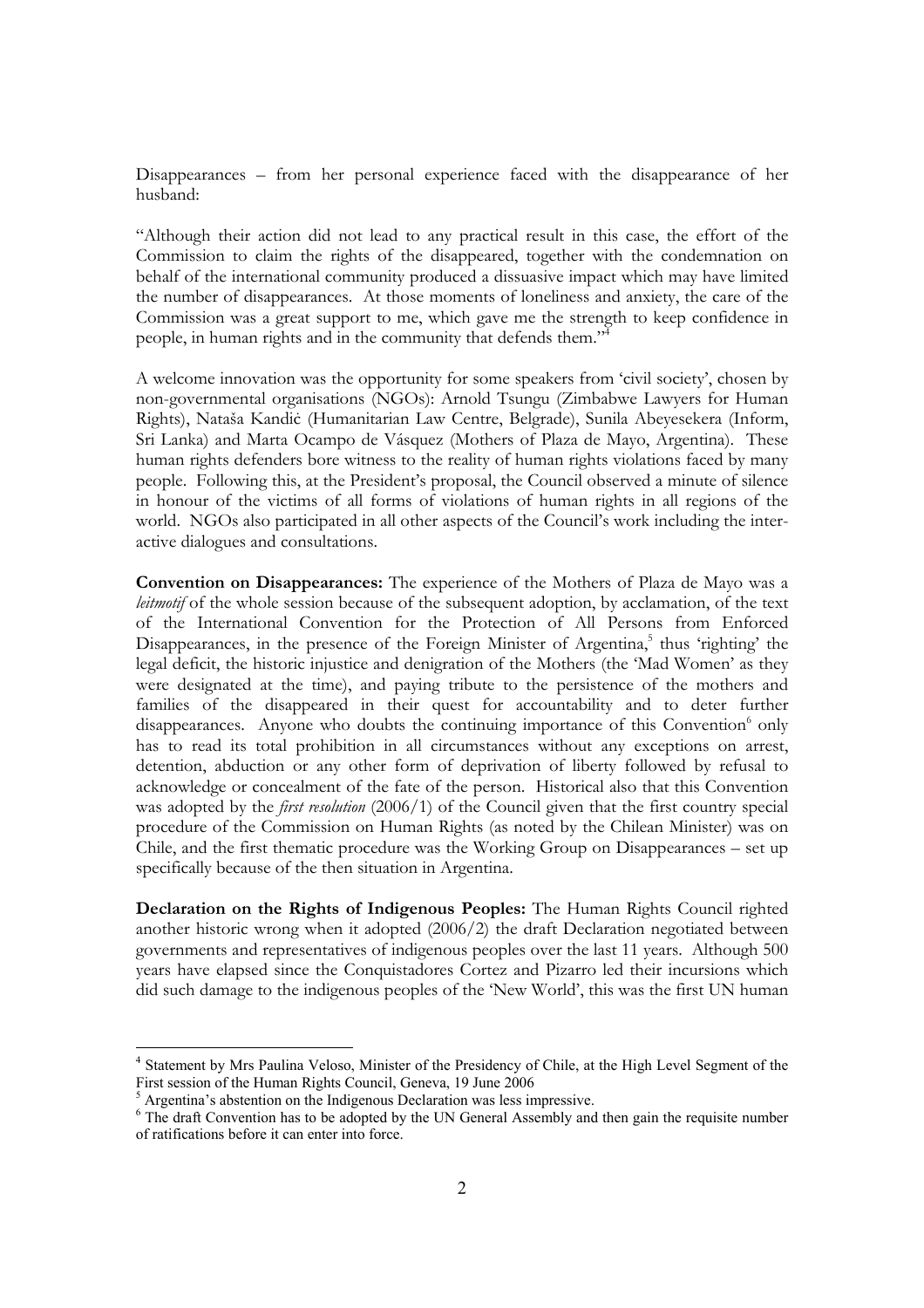rights agreement on this subject.<sup>7</sup> Much credit goes to the descendants (on both sides) from those conquests, Peru, Mexico and Guatemala having been the driving force in bringing this process to completion. The contentious nature of the relationship between indigenous peoples and those who live alongside them was demonstrated by the fact that this draft declaration was adopted by vote.

*Canada's Shame:* Short-term political expediency seems to have been the basis for Canada's change of position from supporting to opposing the draft declaration – encouraged by Australia, New Zealand and the USA, none of whom are on the Council and thus needed a Council member who could be persuaded to call a vote after the failure of a blocking move to gain support. Canada and the Russian Federation were the only States to vote against adoption.<sup>8</sup> It is perhaps worth recalling that Canada and the USSR were amongst the very small number of States who, in 1948, did not vote for the Universal Declaration of Human Rights in the Third Committee of the General Assembly. By the time that Declaration was voted in the General Assembly plenary, Canada had been shamed into changing its position. Perhaps Canada will again follow this path and vote in favour of the Indigenous Declaration at the General Assembly. The UK, meanwhile, voted in favour of the draft Declaration (together with all other EU and associated countries), whilst firmly stating "national minority groups and other ethnic groups within the territory of the United Kingdom and its Overseas Territories do not fall within the scope of indigenous peoples to which this Declaration applies".<sup>9</sup>

Although the vote was, inevitably, only by the States members of the Council, acknowledging the exceptional process by which the draft Declaration had been prepared in collaboration with indigenous peoples' representatives, the President exceptionally allowed an indigenous representative to speak following the adoption.

**Optional Protocol to the Covenant on Economic, Social and Cultural Rights:** One of the historic anomalies in the human rights canon has been the existence of an individual complaints procedure under the Covenant on Civil and Political Rights from its beginning but no such procedure under the other Covenant. While completing two standard-setting exercises, the Council has at last mandated  $(2006/3)^{10}$  the beginning of a third one, by establishing an open-ended intergovernmental Working Group to draft a protocol to the Covenant on Economic, Social and Cultural Rights to create a complaints procedure.

**Other unfinished business** from the Commission was the renewal of the mandate (for one year) of the **Working Group on the Right to Development** (2006/4) and of the Intergovernmental Working Group (2006/5) on the **Effective Implementation of the** 

 7 There are two International Labour Organisation Conventions on indigenous peoples

<sup>&</sup>lt;sup>8</sup> The draft Declaration was adopted by 30 votes (Azerbaijan, Brazil, Cameroon, China, Cuba, Czech Republic, Ecuador, Finland, France, Germany, Guatemala, India, Indonesia, Japan, Malaysia, Mauritius, Mexico, Netherlands, Pakistan, Peru, Poland, Republic of Korea, Romania, Saudi Arabia, South Africa, Sri Lanka, Switzerland, UK, Uruguay, Zambia) to 2 (Canada, Russian Federation), with the other 12 abstaining or absent. Although Algeria, on behalf of the African Group, had stated their full support for the Declaration (27 June 2006), only 4 of the 13 African Council members voted for it in the actual vote.

<sup>&</sup>lt;sup>9</sup> Explanation of vote on the draft United Nations Declaration on the Rights of Indigenous Peoples, Geneva,  $29<sup>th</sup>$  June 2006 <sup>10</sup> Unless otherwise specified all resolutions and decisions were adopted without a vote.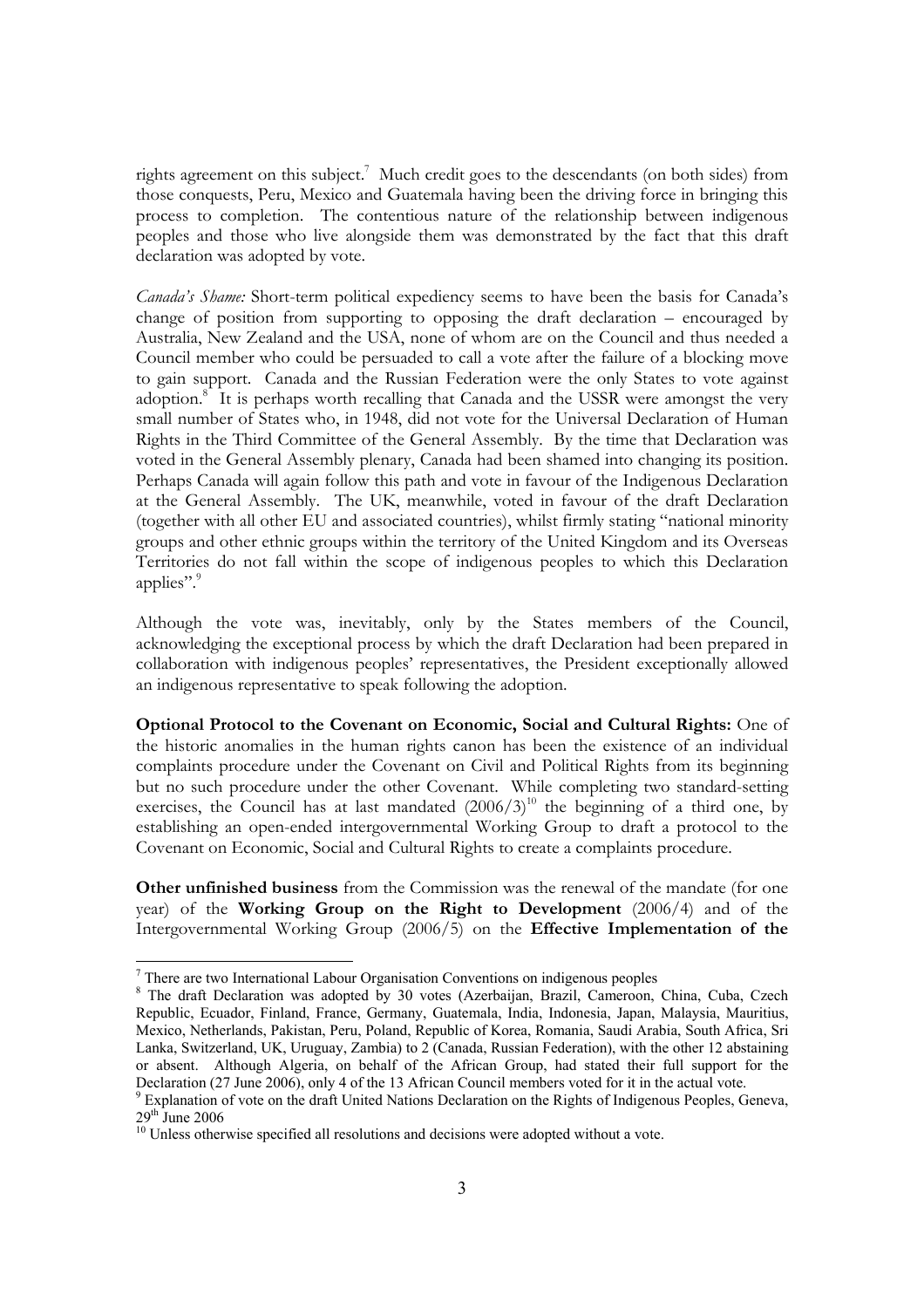**Durban Declaration and Programme of Action** (renewed for 3 years). The Council also requested the OHCHR to select 5 highly qualified experts to study substantive gaps in the current international standards with regard to combating racism, racial discrimination, xenophobia and related intolerance, and, in consultation with the human rights treaty bodies and the relevant special procedures to produce "concrete recommendations on the means or avenues to bridge these gaps". It also requested the Committee on the Elimination of Racial Discrimination to recommend measures to strengthen implementation of that Convention.

**High Commissioner for Human Rights:** Louise Arbour, the High Commissioner, presented and discussed her report,<sup>11</sup> and subsequently also she and her Deputy, Mehr Khan Williams, presented the Office's technical assistance and in-country work. The highlight of the latter was the work of the OHCHR office in Nepal and its important role in supporting the return to democracy and enhancing the protection of human rights in that country. This was a point which warmly endorsed by the representative of Nepal and which had been highlighted by the Deputy Prime Minister and Minister of Foreign Affairs of Nepal in his statement to the High Level Segment. Similarly, Guatemala supported the establishment of the OHCHR office in their country. As with all the other 'inter-active dialogues' there is plenty of scope for further development of the inter-active nature of these exchanges.

**Discussion of Issues:** At the request of various governments, the President agreed that this inaugural session of the Council would also set aside a short period of time for discussion of 5 substantive issues (States, observers and NGOs were not precluded from raising other issues):

- The situation of human rights in Palestine and other occupied Arab territories;
- Support for the Abuja Peace Agreements: backing efforts for the strengthening of the promotion and protection of human rights;
- Avoiding incitement to hatred and violence for reasons of religion or race through the promotion of tolerance and dialogue;
- The human rights of migrants in the context of the High-Level Dialogue on International Migration and Development during the 61<sup>st</sup> session of the General Assembly in September 2006; and
- The role of human rights defenders in promoting and protecting human rights.

The period for discussion was short, and the expected outcome was a President's Statement. However, this failed to materialise because resolutions were tabled on two of the issues. The most unfortunate effect of this was that no official outcome was recorded of the other three issues. This was particularly regrettable, as noted by Brazil on behalf of the Latin American and Caribbean countries, because it had been hoped that the section of the debate on human rights and migration could have been forwarded to the High-Level Dialogue, and would have helped to draw attention to the need to consider human rights in relation to all aspects of migration (including the causes of migration as well as the treatment of migrants). This would have been a timely reminder of the importance of human rights which is currently missing from the debate.

<sup>&</sup>lt;sup>11</sup> Originally prepared for the UN Commission on Human Rights: E/CN.4/2006/10 and Add.1, Corr.1-2, Add. 2, and E/CN.4.2006/119)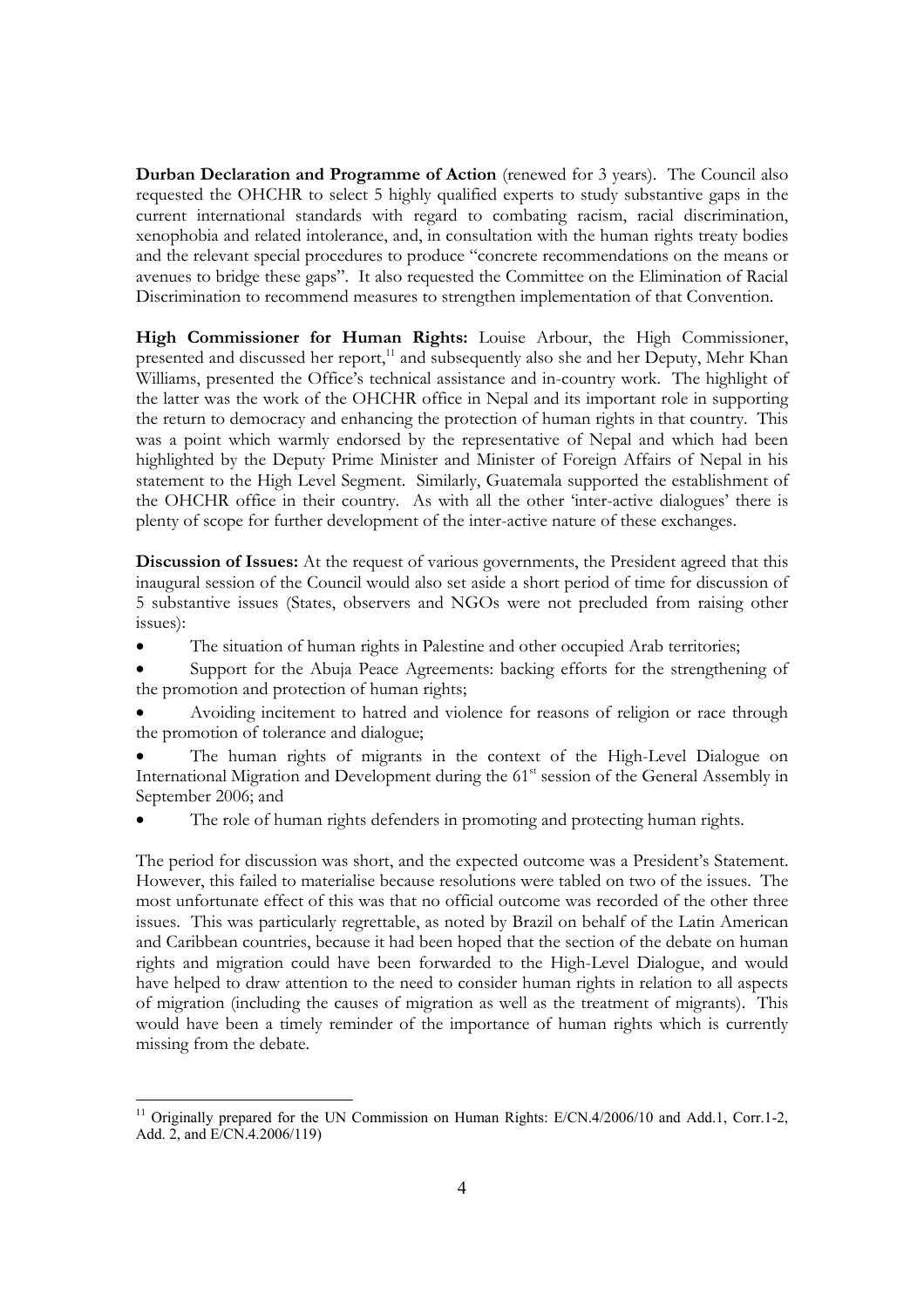However, given the dire situation in Palestine at the time of the Council's meeting, it was not perhaps surprising that a separate resolution was presented calling attention to that situation and asking for it to be taken up at the Council's September session, with the reports and participation of relevant special procedures. Indeed, by the end of the Council session, a request had already been lodged for a first Special Session of the Council to be held as soon as possible on the situation in Palestine.<sup>12</sup>

The other resolution was on incitement to racial and religious hatred, presented by Pakistan on behalf of the Organisation of the Islamic Conference. Unfortunately, this draft included terminology about 'defamation of religions' which does not fit within the human rights framework because it seeks to protect religions as such and not individuals (who are the subjects of human rights protection) and which had been contentious in the Commission on Human Rights. The resolution was adopted by 33 to 12 with one abstention (Djibouti absent). It requests the Special Rapporteurs on freedom of religion or belief and on contemporary forms of racism, and the High Commissioner to report on this phenomenon and its implications for the Covenant on Civil and Political Rights' prohibition on "advocacy of national, racial or religious hatred that constitutes incitement to discrimination, hostility or violence" (Article 20, paragraph 2). It is to be hoped that the Special Rapporteur on Freedom of Opinion and Expression will also report on this issue and its implications, and participate in a discussion of it at the next session of the Council.

Whatever the frustrations about process, both these and all the other texts adopted by the Council with the exceptions of the statements on hostage-taking (proposed by the Russian Federation) and on the entry into force of the Optional Protocol to the Convention against Torture (proposed by Denmark),<sup>13</sup> were action oriented as well as being commendably brief. One of the criticisms of the Commission on Human Rights was its adoption of a large number of declaratory resolutions; whatever the importance of these two subjects it is unclear why the Council needed to make statements on them.

**Procedural Aspects:** In addition to the significant substantive achievements at its first session, the Council had the considerable tasks of establishing its own processes, agenda, and a range of other technical issues including the means of creating the 'Universal Periodic Review' (a new feature of the UN human rights system whereby the human rights of all States will be reviewed).<sup>14</sup> The Council assumed the mandates<sup>15</sup> of the Commission's Special Procedures (both country and thematic), and has to decide on the future of the Sub-Commission and the complaint procedure. (The existence of all of these was extended for a year pending review by the Council). As a first step, the Council invited the Chair of the Coordinating Committee of the Special Procedures (Vitit Muntarbhorn), the Vice-Chair of

 $12$  It was also a pity that because of their frustration over procedure, the EU felt it necessary to call a vote and vote against this resolution – surely if such a vote was considered necessary at all, abstention would have been an adequate response. On the other hand, it is also regrettable that the sponsors of the resolution did not work for the consensus which should have been achievable on their text. The resolution was carried by 29 to 12, with 5 abstentions (Djibouti absent).

The Optional Protocol entered into force on 22 June 2006. It establishes a system of national or international mechanisms for visiting places of detention with a view to preventing torture.

 $14$  All Council members must be reviewed during the course of their membership.

<sup>&</sup>lt;sup>15</sup> General Assembly resolution 60/251 in fact refers to the Council assuming and reviewing 'a system of special procedures, expert advice and a complaint procedure'.